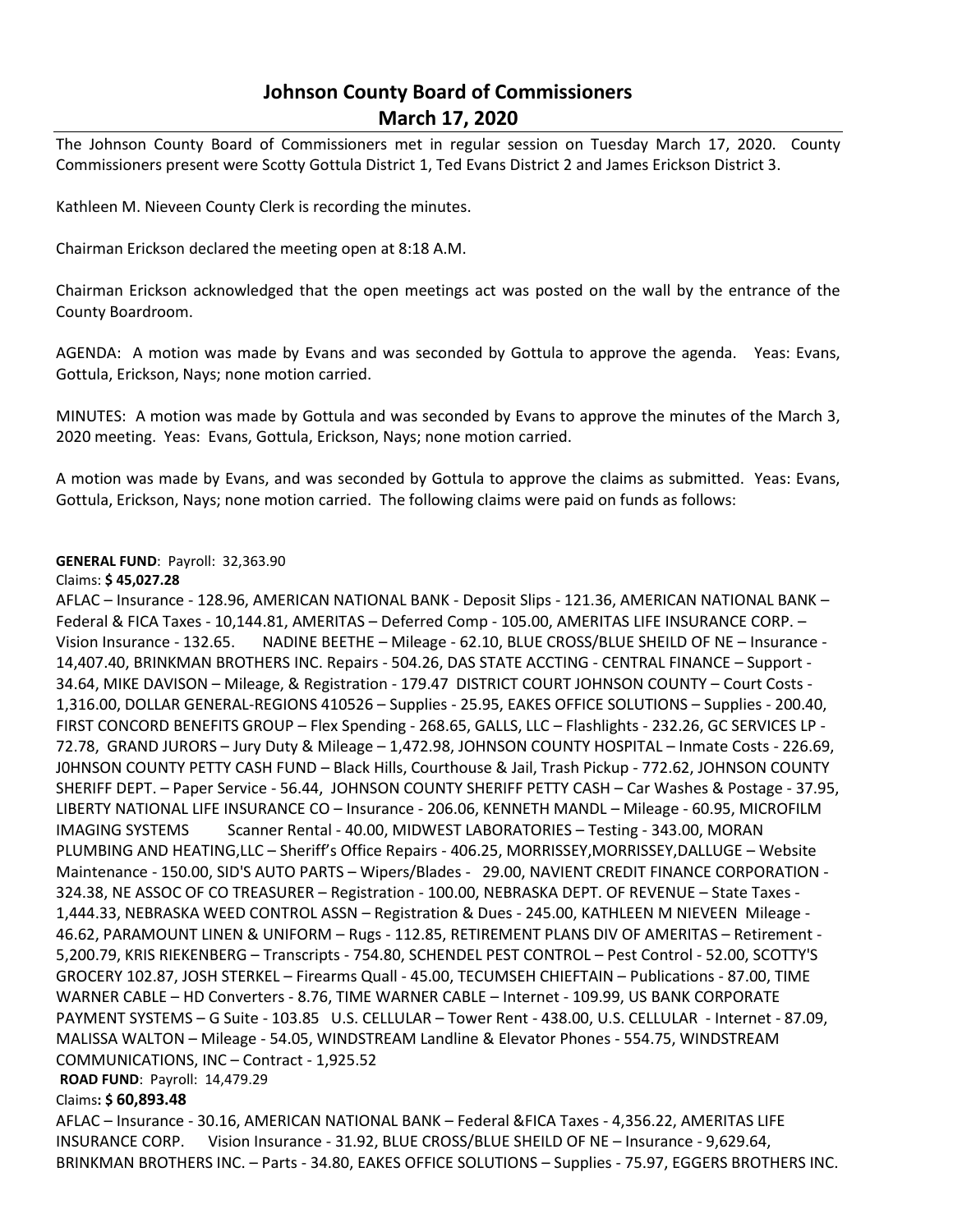– Parts - 54.45, FIELD FORD,INC. – Parts & Labor -100.27, FIRST CONCORD BENEFITS GROUP – Insurance - 65.00, G & G OIL – March Fuel - 10,494.83, J0HNSON COUNTY PETTY CASH FUND Black Hills Energy – 323.78, KERNER TRUE VALUE – Supplies - 22.47, MARTIN MARIETTA MATERIALS – Rock - 26,776.33, SID'S AUTO PARTS – Parts - 145.12, NEBRASKA DEPT. OF REVENUE – State Taxes - 614.32, NEBRASKA PUBLIC POWER – Crab Orchard Utilities - 34.21, POWERPLAN – Parts - 2,447.57, RDO TRUCK CENTER COMPANY – Parts - 61.40, RETIREMENT PLANS DIV OF AMERITAS – Retirement - 2,321.29, SAPP BROTHERS PETROLEUM – DEF/Oil - 2,861.65, SE DISTRICT NACO – Registration - 30.00 SENECA SANITATION – Trash Pickup - 60.00, T. O. HAAS TIRE – Tires/Repairs - 29.00, TRUCK CENTER COMPANIES – Parts - 133.69 VILLAGE OF STERLING – Utilities - 12.00, WASHINGTON NATIONAL INS COMPANY – Insurance - 9.25, WINDSTREAM – Landline Phones - 138.14

#### **LODGING TAX FUND:**

## Claims: **\$6,000.00**

BYWAY 136 HERITAGE HIGHWAY – Advertisement - 100.00, COOK FIRE DEPARTMENT – Advertisement - 525.00, COOK LIONS CLUB – Advertisement - 525.00, DEER CREEK SODBUSTERS – Advertisement - 1,050.00, ELK CREEK COMMUNITY CLUB – Advertisement - 350.00, ELK CREEK FIRE DEPT. – Advertising - 350.00, ELK CREEK MEN'S CLUB – Advertisement - 350.00, JOHNSON COUNTY AG & MECHANICAL – Advertising - 1,400.00, SOUTHEAST NEBRASKA TOURISM COUNCIL – Membership - 200.00, STERLING COMMUNITY ASSOCIATION – Advertising - 1,050.00*,* TECUMSEH COMMUNITY CLUB – Advertising - 100.00

## **INHERITANCE TAX FUND:**

Claims: **\$18.64** U.S. CELLULAR – Internet Backup - 18.64

#### **EMERGENCY MANAGEMENT FUND:**

Claims: **\$2,345.23** J0HNSON COUNTY PETTY CASH FUND – OPPD 911 Tower - 43.68, WINDSTREAM NEBRASKA INC – 911 Phones – 2,301.55

## **AMBULANCE SERVICE FUND**:

Claims: **\$852.20** COOK RESCUE – Supplies - 25.43, JOHNSON COUNTY HOSPITAL - Supplies - 26.16, MATHESON TRI-GAS INC – Supplies - 136.51 QUICK MED CLAIMS – Contract Billing - 664.10

The board acknowledges the Clerk of the District Court Fee Report for February 2020, and the Johnson County Return of Sale Proceeding from the March 2, 2020 delinquent tax sale.

The board discussed the surplus election equipment and decided to give it to anyone or department that is in need of the cases.

Highway Supt. Matt Schaardt gave his road and bridge report. Discussed was the bid letting on Tecumseh NW which is scheduled for March 31, 2020 at 9:00 A.M., the problems that he is having with Diggers hotline for lines connected with Windstream,

A motion was made by Evans and was seconded by Gottula to go into closed session at 9:31 a.m. Yeas: Evans, Gottula, Erickson, Nays; none Motion carried. The purpose of the closed session was for the protection of public interest.

A motion was made by Gottula, and was seconded by Evans to come out of closed session at 10:00 a.m. Yeas: Evans, Gottula, Erickson, Nays; none motion carried.